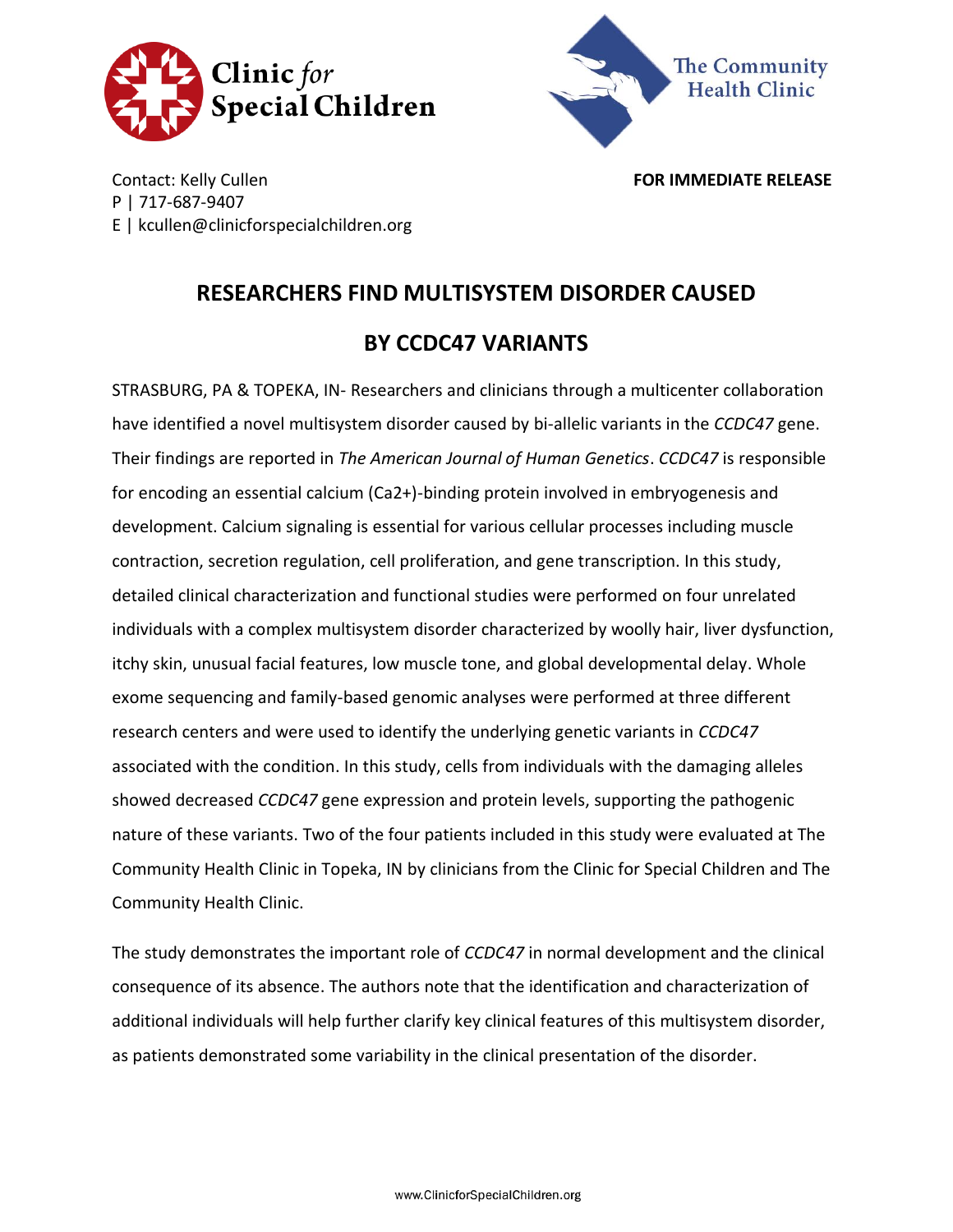



###

The research was conducted by a team including the study's co-lead authors Marie Morimoto,<sup>1,15</sup> Helen Waller-Evans,<sup>2,15</sup> Zineb Ammous,<sup>3,15</sup> Xiaofei Song,<sup>4,15</sup> Kevin A. Strauss,<sup>5</sup> Davut Pehlivan,<sup>4</sup> Claudia Gonzaga-Jauregui,<sup>6</sup> Erik G. Puffenberger,<sup>5</sup> Charles R. Holst,<sup>7</sup> Ender Karaca,<sup>4</sup> Karlla W. Brigatti,<sup>5</sup> Emily Maguire,<sup>2</sup> Zeynep H. Coban-Akdemir,<sup>4</sup> Akiko Amagata,<sup>7</sup> Christopher Lau,<sup>1</sup> Xenia Chepa-Lotrea,<sup>1</sup> Ellen Macnamara,<sup>1</sup> Tulay Tos,<sup>8</sup> Sedat Isikay,<sup>9</sup> Michele Nehrebecky,<sup>1</sup> John D. Overton,<sup>6</sup> Matthew Klein,<sup>7</sup> Thomas C. Markello,<sup>1</sup> Jennifer E. Posey,<sup>4</sup> David R. Adams,<sup>1,10,11</sup> Emyr Lloyd-Evans,<sup>2</sup> James R. Lupski,<sup>4,12,13,14</sup> William A. Gahl,<sup>1,10,11</sup> May Christine V. Malicdan<sup>1,10,11</sup>

## **Affiliations**

<sup>1</sup>National Institutes of Health Undiagnosed Diseases Program, Common Fund, Office of the Director, National Institutes of Health, Bethesda, MD 20892, USA <sup>2</sup>School of Biosciences, Cardiff University, Cardiff CF10 3AX, UK <sup>3</sup>The Community Health Clinic, Topeka, IN 46571, USA <sup>4</sup>Department of Molecular and Human Genetics, Baylor College of Medicine, Houston, TX 77030, USA <sup>5</sup>Clinic for Special Children, Strasburg, PA 17579, USA <sup>6</sup>Regeneron Genetics Center, Regeneron Pharmaceuticals Inc., Tarrytown, NY 10591, USA <sup>7</sup>BioElectron Technology Corporation, Mountain View, CA 94043, USA <sup>8</sup>Department of Medical Genetics, Dr. Sami Ulus Research and Training Hospital of Women's and Children's Health and Diseases, Ankara 06080, Turkey <sup>9</sup>Department of Physiotherapy and Rehabilitation, Hasan Kalyoncu University, School of Health Sciences, Gaziantep 27000, Turkey <sup>10</sup>Medical Genetics Branch, National Human Genome Research Institute, National Institutes of Health, Bethesda, MD 20892, USA <sup>11</sup>Office of the Clinical Director, National Human Genome Research Institute, National Institutes of Health, Bethesda, MD 20892, USA <sup>12</sup>Department of Pediatrics, Baylor College of Medicine, Houston, TX 77030, USA <sup>13</sup>Human Genome Sequencing Center, Baylor College of Medicine, Houston, TX 77030, USA <sup>14</sup>Texas Children's Hospital, Houston, TX 77030, USA

<sup>15</sup>These authors contributed equally to this work.

## **About the Clinic for Special Children**

The Clinic for Special Children (CSC) is a non-profit organization located in Strasburg, PA, which provides primary pediatric care and advanced laboratory services to those who suffer from genetic or other complex medical disorders. Founded in 1989, the organization provides services to over 1,050 active patients and is recognized as a world-leader in translational and precision medicine. The organization is primarily supported through community fundraising events and donations. For more information, please visit [www.ClinicforSpecialChildren.org](http://www.clinicforspecialchildren.org/)

## **About The Community Health Clinic**